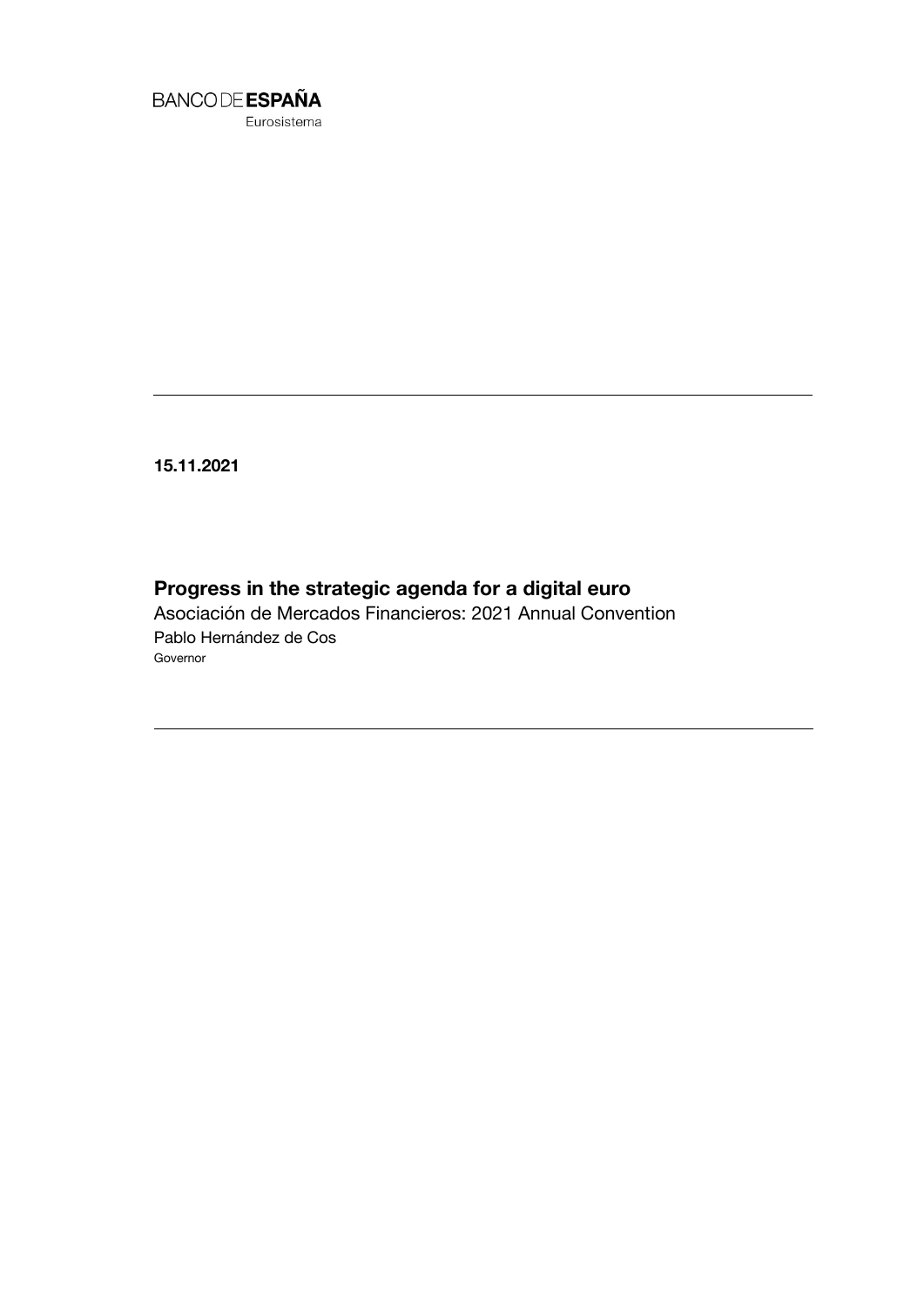Dear Enrique, ladies and gentlemen,

I am honoured once again to be a guest speaker at this Convention annually held by the Asociación de Mercados Financieros, whose great virtue is to gather together the authorities and industry in a relaxed and agreeable setting. What is now a tradition is a source of great pleasure for me and allows me to share with you some thoughts on matters I consider singularly topical and important.

Last year I took the opportunity to speak mainly about the challenges the COVID-19 crisis posed for the monetary policy of the European Central Bank (ECB) and our response to those challenges. I further offered a preview of the content of the ECB's strategy review, which we finally approved last July.

I also briefly referred to the Report on the Digital Euro that had just been published. The report sets out the eminently theoretical bases on which the Eurosystem proposed anchoring an orderly discussion on the potential issuance of a central bank digital currency in the euro area. Today, I would like to revisit the subject and share some thoughts in light of the progress in this area over the 13 months that have since gone by.

### **Digital transformation in Europe as the seed for the digital euro**

At central banks both inside and outside the Eurosystem, we have for some time been discussing and considering so-called central bank digital currencies. It is clear from a review of these considerations that several reasons lie behind the introduction of a digital currency by central banks.

The first arises, as in Sweden's case, from the need to preserve access by the population to a safe and effective means for settling transactions. This is against a background in which cash is ceasing to play this role because citizens use it increasingly less, replacing it with other private digital payment alternatives.

Behind this rationale is acceptance of the fundamental role of central bank money as the only type that ensures a specific nominal value, whereas confidence in private money derives precisely from its convertibility into central bank money. This confers on central bank money the role of a monetary anchor and, therefore, of the guarantor of price stability, financial stability and the proper functioning of payment systems.

We must accept that progressively less use of cash as a means of payment, despite the fact that banks continue to hold central bank money as reserves, might also end up affecting its role as a unit of account and, ultimately, the effectiveness of central bank money as a monetary anchor.

Against this backdrop, a digital currency would help preserve the role of central bank money as a means of payment, complementing cash and, therefore, maintaining its function as a monetary anchor.

This initial rationale is, obviously, closely related to a second one; namely, that relating to the risks associated with the potential consolidation of a financial system excessively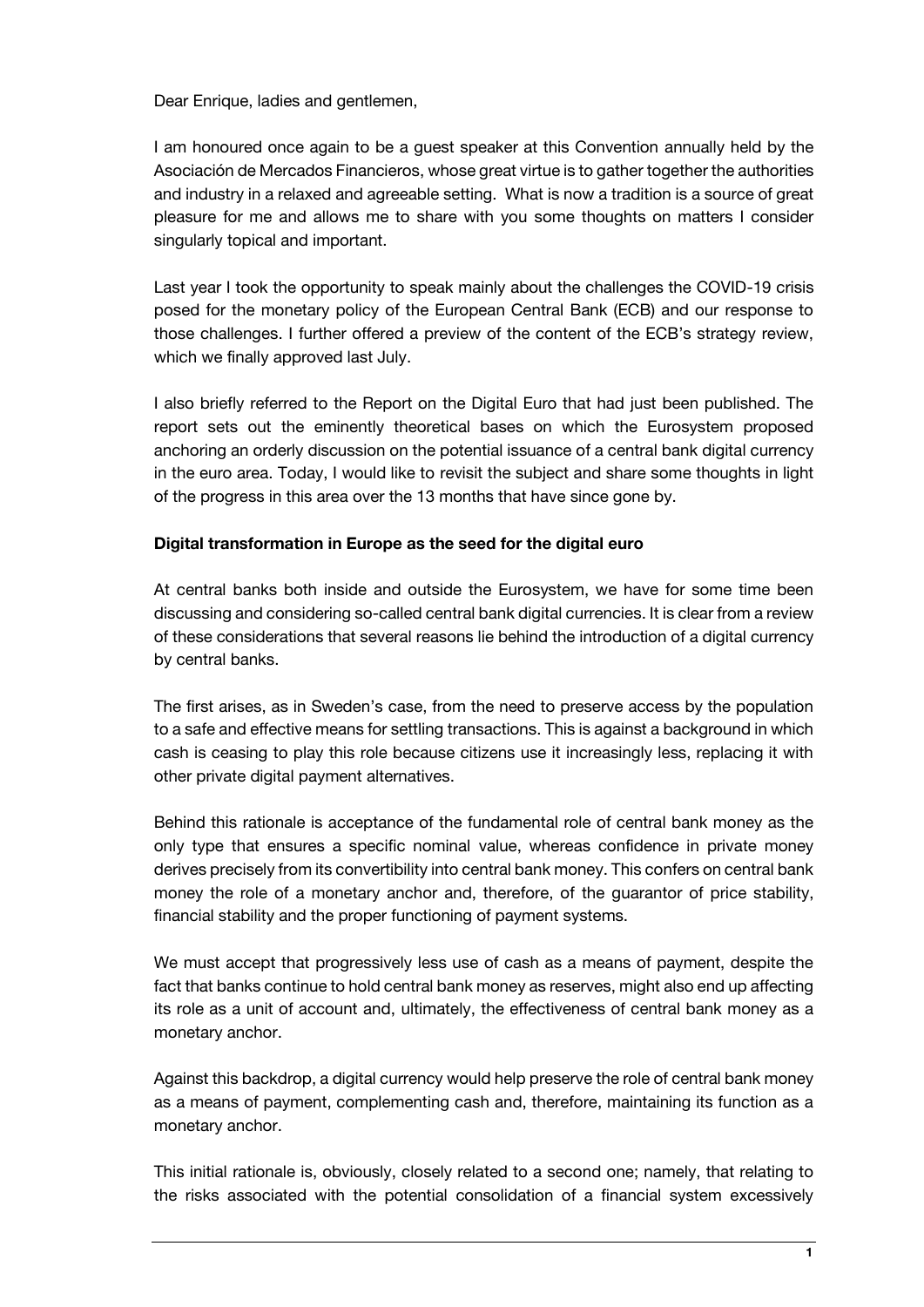dependent on completely private payment circuits. Dominant positions might arise in such circuits, and dilute the responsiveness to potentially severe operational incidents.<sup>1</sup>

These risks are particularly significant in a setting in which Big Tech are expanding beyond their traditional businesses to move into payment systems and financial intermediation in general. And here, the economies of scale arising from the use of the crossed data these companies can draw on foreshadow their rapid growth in these markets. This growth might even interact with the development of what seek to be specifically private alternatives to central bank money (such as the so-called stablecoins). And that might significantly and adversely affect competition, our dependence on external technologies, financial stability and our monetary sovereignty.

A third type of rationale potentially underlying the issuance of a central bank digital currency relates to financial inclusion. This may be very important in a good number of countries where only a small percentage of the population has access to the most basic financial services, but where digitalisation elements such as smart phones enjoy a much higher degree of penetration among citizens. This is the case, among other countries, of China. There, the financial inclusion rationale combines, moreover, with the authorities' concern about the appreciable fragmentation of remote payments, the result of the strategy of the two Chinese tech giants which, so far, have prevented their solutions from being mutually interoperable and have prevented new suppliers emerging, creating a duopoly in the retail payment market.

Other reasons arise, as in the case of the United States, from the potential contribution of a future digital dollar to allaying some slackening of the US electronic payments market, thereby preserving the international role of the dollar in the face of the emergence of new competitors.<sup>2</sup> Another is the potential for saving offered by the digital currency in terms of reducing the expenditure associated with printing physical money. <sup>3</sup> Logistical reasons also appear to lie behind other pioneering projects such as that of the Central Bank of Bahamas, an archipelago of more than 700 islands frequently threatened by inclemencies of the weather that make the distribution of cash a considerable challenge.

Some of the foregoing reasons are also clearly behind the Eurosystem's decision to explore introducing a new form of central bank monetary liability which, like cash, would be available both to households and firms. But unlike cash, it would be based on a digital as opposed to a physical medium, i.e. a digital euro.

In Europe, however, one of the main reasons for the possible introduction of a digital euro concerns the swift advance of digitalisation in our society and the growing commitment to boost and harness this process.

1

<sup>&</sup>lt;sup>1</sup> Armelius,H.; Guibourg, G.; Levin, A.T. and Söderberg, G. (2020): "The rationale for issuing e-krona in the digital era", Sveriges Riksbank Economic Review, no. 2

<sup>2</sup> Barinard, L. (2021): "Private Money and Central Bank Money as Payments Go Digital: an Update on CBDCs", Speech delivered on the

occasion of the Consensus by CoinDesk 2021 Conference on 24 May.<br><sup>3</sup> Over \$1 billion for 2021, according to a recent report by the Board of Governors of the US Federal Reserve System: https://www.federalreserve.gov/foia/files/2021currency.pdf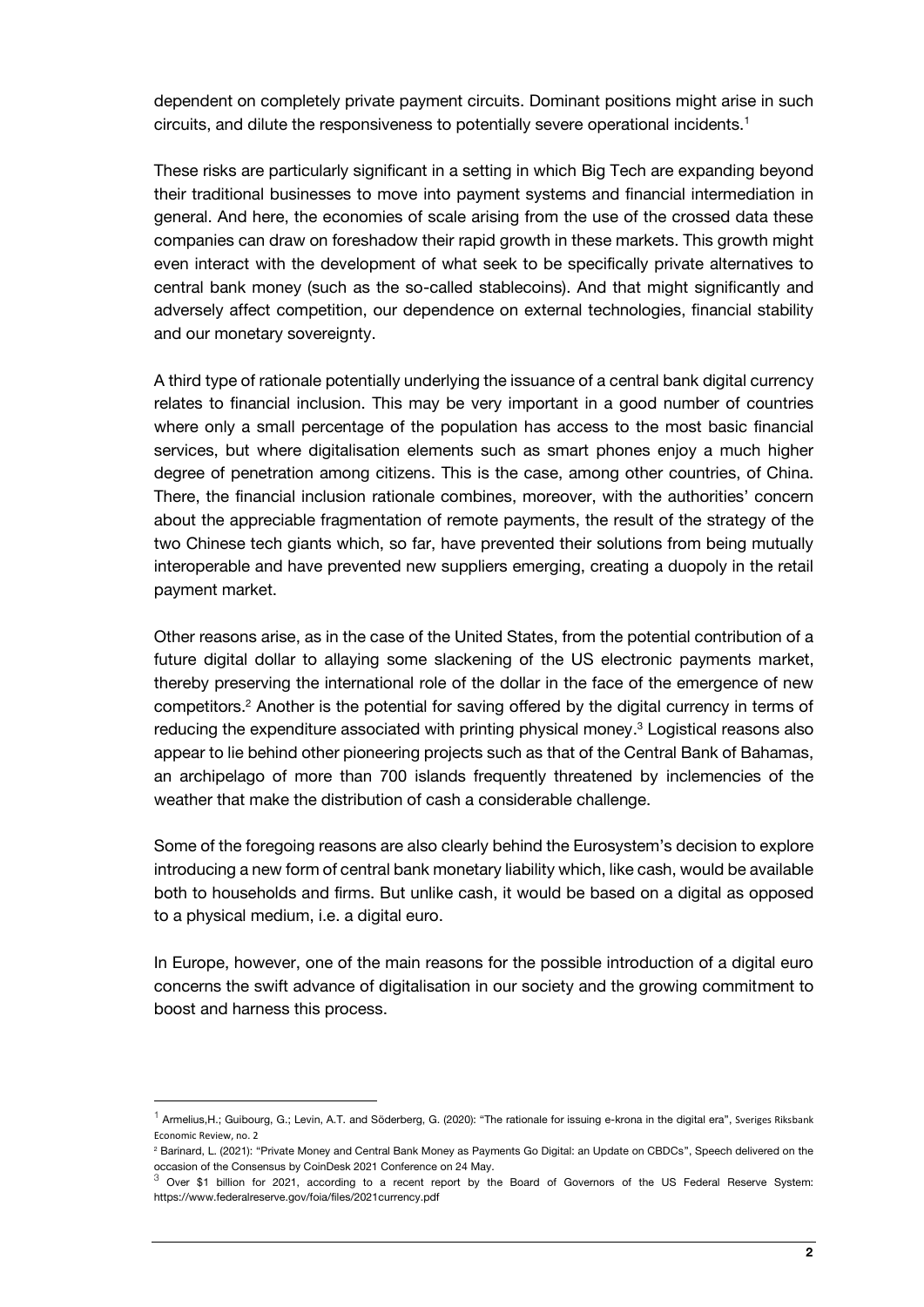This is, for example, the explicit rationale behind the European Commission's support to the Eurosystem to move together to define a programme for the potential future launch of a digital euro. The support originated with the call by President von der Leyen on the occasion of her speech on the State of the Union 2020<sup>4</sup>, in which she advocated accelerating digitalisation in the European Union as a fundamental pillar for the modernisation and renewal of the European economy. This idea has taken specific form in the Digital Strategy 2030, from which a detailed agenda of regulatory and supervisory measures has sprung.

Among these measures, explicit stress is placed on the potential of emerging technologies as a medium for the development of central bank digital currencies. From this standpoint, the digital euro is conceived as an instrument to improve the efficiency of payment systems, to shore up the international role of our currency and to make headway regarding the strategic autonomy of the EU.<sup>5</sup>

In this respect, the work we have under way in the Eurosystem may be seen as one more of the many public policy measures devised, at both the European and international level, to respond appropriately to the many challenges posed by digital transformation.

A future digital euro would thus be part of a broader package of measures. It would include, for example, advances in the regulation of the market for crypto-assets and their prudential treatment, initiatives to reinforce cyber-security, and the design of a regulatory framework for developments in artificial intelligence. Further aspects would be cloud computing and the design of an appropriate governance framework for data processing.

All these advances, like the work on the digital euro, are, in sum, different parts of a single whole. They call for a consistent and coordinated approach by different authorities and jurisdictions in order to ensure that the transition to a new and more digital status quo is orderly and brings the expected benefits to society as a whole.

### **Setting the work on the digital euro in context**

Allow me now to briefly explain what the Eurosystem's work on the digital euro comprises.

As I said, the first landmark involved completing an eminently conceptual analysis which was published in October 2020. This initial approach has helped to set the basic requirements a digital euro should meet; to identify the scenarios that might justify its launch; to make a preliminary assessment of the impact its issuance might have on the financial and monetary system; and to look towards the different design options.

The second workstream we tackled in 2020 was a public consultation to learn of the opinions and preferences of both users and industry. Ultimately, the success of any future digital euro will hinge crucially on whether it is generally accepted in the habitual payment circuits. I should say that the number of responses elicited by the consultation has been fairly indicative of the significance society confers on this matter; indeed, it has been the

l

<sup>4</sup> //ec.europa.eu/info/sites/default/files/state\_of\_the\_union\_es.pdf

<sup>&</sup>lt;sup>5</sup> "Retail Payments Strategy for the EU". Communication from the Commission to the European Parliament, the Council, the European Economic and Social Committee and the Committee of the Regions: https://eur-lex.europa.eu/legalcontent/ES/TXT/PDF/?uri=CELEX:52020DC0592&from=ES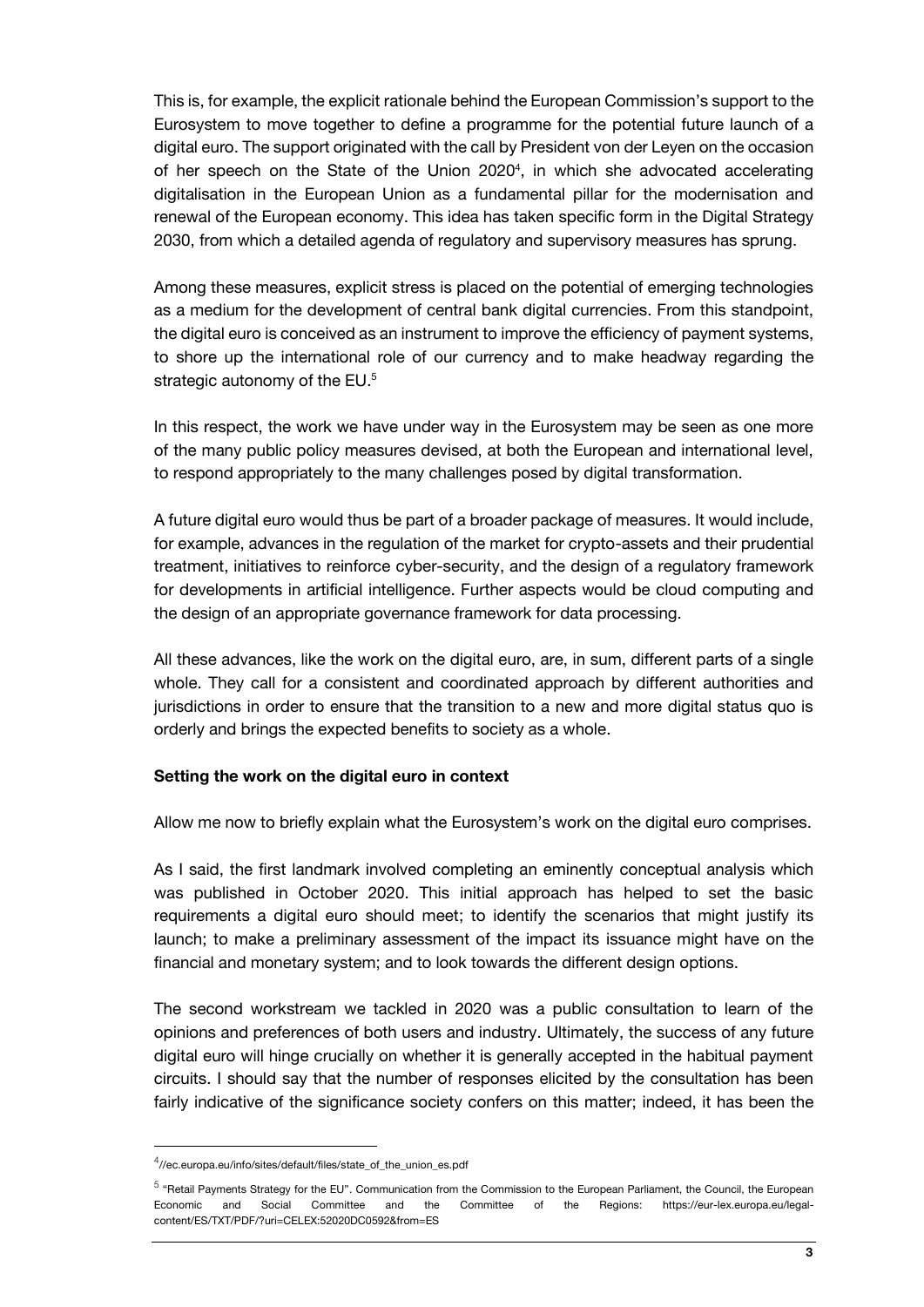most successful public consultation in the history of the European system of central banks, with over 8,000 contributions. But in addition to confirming the interest the digital euro arouses, the exercise has enabled us to verify that both consumers and firms set great store by privacy, security and the possibility of readily making payments throughout the euro area. While this is only the first contact to have been made, the information is very valuable and, naturally, it will be taken into account when deciding on the configuration a future digital euro should adopt.

This is precisely where we now stand, after our July ECB Governing Council meeting approved the launch of what under Eurosystem jargon is known as the "investigation phase" of a project to issue a digital euro. Our objective for the next two years is to explore different options regarding design and the distribution model. In this connection, one or several prototypes will be developed and a deeper conceptual analysis will be conducted. More specifically, the aim is to define an issuance, distribution and trading model for a digital euro that minimises its impact on the stability and integrity of the monetary and financial system and which, at the same time, responds to society's needs.

As you can imagine, it is a complex exercise that will involve fitting different pieces together. The two-year term laid down no doubt speaks for itself as regards the scale of this challenge. So as to have at hand a full view of the implications of the digital euro in all areas under the Eurosystem's remit, a new structure within the Eurosystem has been created for its development.

In parallel, we will continue working with the European Commission to analyse both the possible need for regulatory adjustments and other aspects linked to the European digital strategy.

We will also step up our international collaboration in order to enhance our understanding of the nature and opportunities sovereign digital currencies offer and to promote coordination with other jurisdictions.

In addition, the success of any future digital euro will necessarily involve understanding the needs of all stakeholders, including users and market representatives. To this end, an advisory group has been set up comprising 30 members from the industry with recognised experience and knowledge of the European retail payments market. This group will be the forum for fluid debate between the Eurosystem and the finance industry on the design and distribution of a potential digital euro.

The project also envisages the launch of communication channels with users – citizens and businesses alike – so as to better know their needs and preferences and to thus be able to design a digital euro that provides value to all parties.

### **The digital euro: challenges and opportunities**

The aim of this roadmap is none other than to be ready to take a decision when the right time comes. All we have so far decided, and I should stress this, is to prepare ourselves for launching a digital euro if and when the situation so advises it.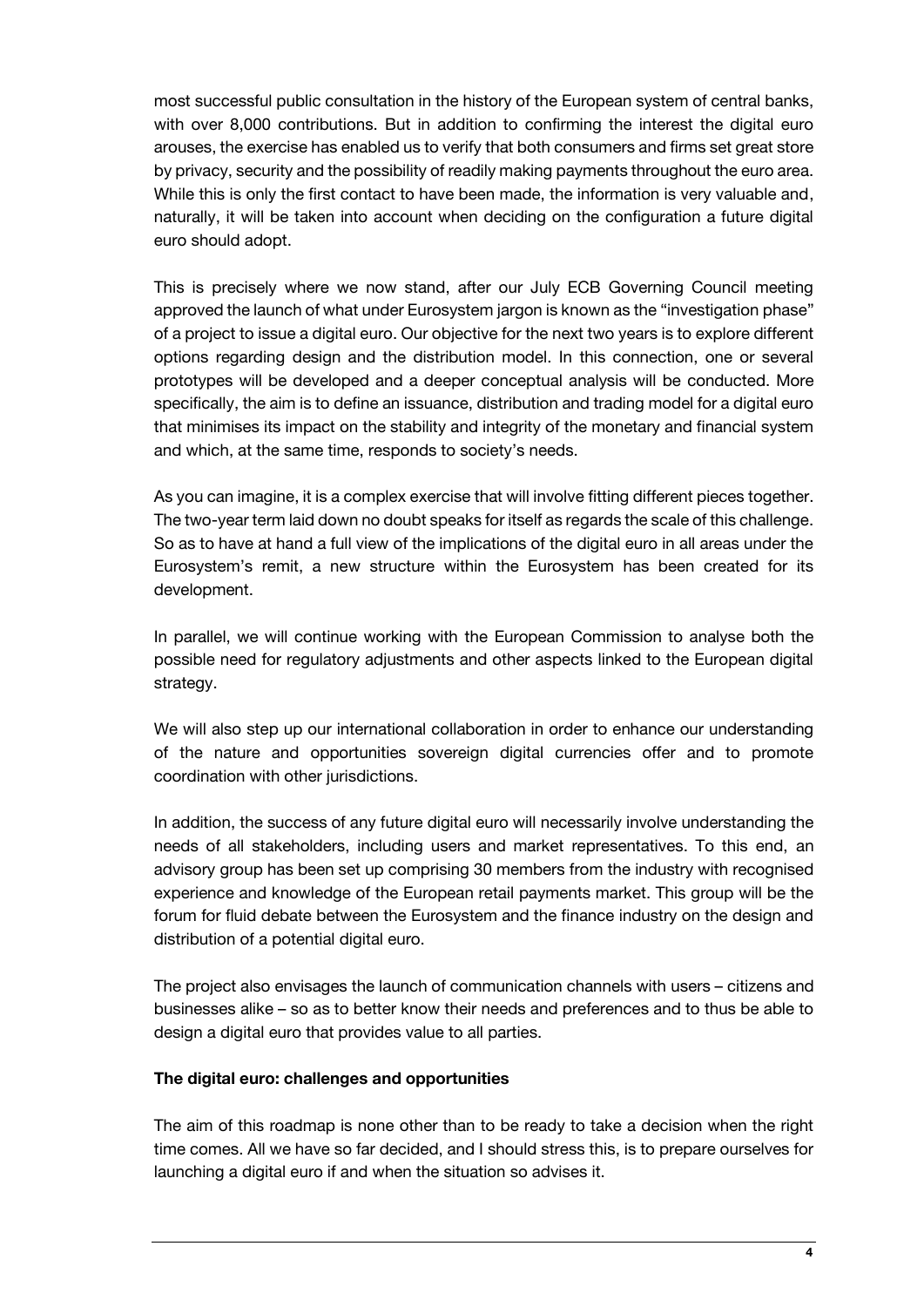The final decision on the future of the digital euro, including its specific design, will depend on the outcome of these in-depth and carefully thought-out considerations as to its benefits and risks.

In this respect, one of the most commonly mentioned risks regarding the launch of a digital euro is that it may cause significant disruption to a functioning and organised financial system that already operates efficiently and does not therefore require significant changes.

It is worth recalling here, however, that the advances in digitalisation underlying the recent impetus of central bank digital currencies are the same as those that are simultaneously blurring the outlines of the rules that had hitherto prevailed in the finance industry. In fact, they are giving rise to a break-up and decentralisation of the traditional value chain.

Here, an appropriately designed digital euro might actually be a timely counterweight to some of these trends. As is the case with global stablecoins, such trends might swiftly and uncontrollably change how money and credit are created in the economy.

A sovereign digital currency might prevent any future re-composition of the provision of financial services from coming about in a disorderly and discriminatory fashion, creating potential situations of market domination or excessive fragmentation that harms both key actors for financial stability and end-users. In short, a smart digital euro could be conducive to healthy competition both in the provision of payment services and in those of value added, keeping consumers' options open.

By extension, the digital euro could be a unifying element in the European payments circuit, structuring it around central bank money. This core role could also be extended beyond the area of payments. By way of example, it could boost progress in other related areas such as the creation of an integrated framework for the establishment and recognition of electronic ID, or some standardisation of distributed ledger technologies.

Regarding DLT, let me stress that the relationship between technology and digital currency is bi-directional. Admittedly, where technologies are better developed, headway in rolling out a digital currency will be swifter. But where this is not the case, as in many euro area countries, a digital euro might have a galvanising effect, boosting such technologies. Singapore is a case in point. As part of its research agenda on sovereign digital currencies, Singapore last year constructed an infrastructure prototype and a set of associated interfaces, capable of interconnecting blockchain networks of different industries. It thus enabled business opportunities that had hitherto been non-existent.<sup>6</sup>

There is a further potential opportunity linked to a future digital euro that I should mention. Given the global weight of our currency both in trade and in international capital markets, a digital euro could also play a key role in enhancing the efficiency, inclusivity, speed and transparency of cross-border payments promoted by the G20. To achieve this goal, it is logically necessary to strengthen cooperation with central banks from other jurisdictions for

1

<sup>&</sup>lt;sup>6</sup> See Monetary Authority of Singapore (2020): "Project Ubin Phase 5: Enabling Broad Ecosystem Opportunities", July. https://www.mas.gov.sg/-/media/MAS/ProjectUbin/Project-Ubin-Phase-5-Enabling-Broad-Ecosystem-Opportunities.pdf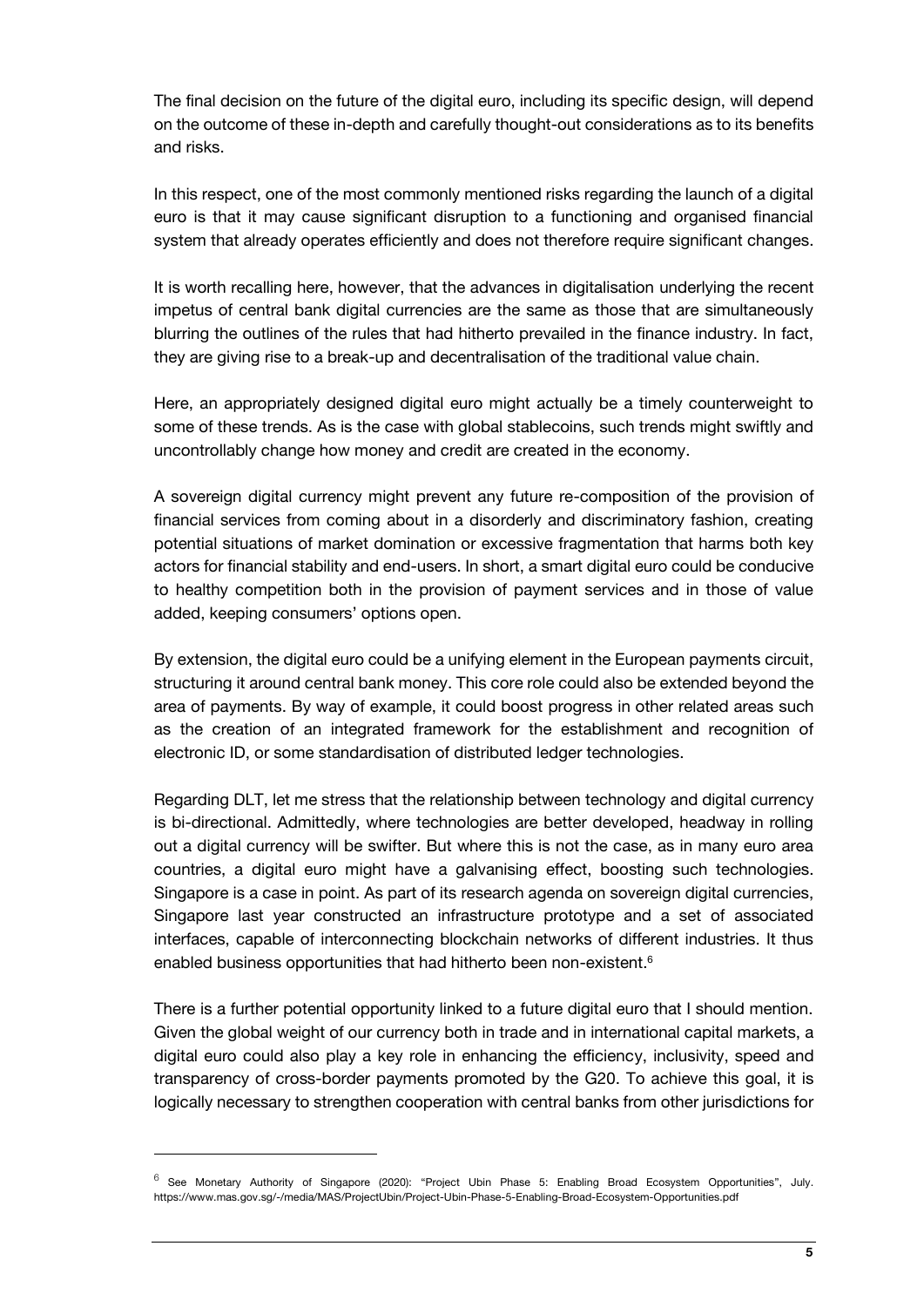the sake of the interoperability in practice of digital currencies, accommodating our respective designs.<sup>7</sup>

In sum, a well-designed digital currency could be a key part of larger-scale arrangements, globally conceived to drive the adaptation of the European financial and payments system to the needs of a changing digital environment. Aspects central to these arrangements – consumer protection mechanisms, the safeguarding of privacy, the prevention of money laundering and the fomenting of competition, among others – would be preserved.

That said, one of the core principles the Eurosystem shares with central banks from other jurisdictions<sup>8</sup> is the need for the new digital currency not to be disruptive or to fall short of its statutorily assigned objectives. In particular, the issuance of a digital currency must never compromise either price stability or the stability of the financial and monetary system.

In this connection, we must acknowledge that the digital currency may potentially affect financial intermediation significantly. It may replace the means of payment currently provided by the financial sector, or even the deposits that banks now have in safekeeping. That might adversely affect financial stability, particularly at times of crisis, when the appetite for holding deposits at the central bank may increase significantly.

These negative effects might, moreover, be global in scale. This would be so if digital currencies were accessible to non-residents and interoperable with the payment systems of other currencies. Evidently, the use of a digital currency outside the issuing jurisdiction may raise digital currency inter-substitutability risks (a risk that may be particularly acute for the emerging countries), it may increase the international transmission of shocks and it may alter the international role of different currencies.

These potential risks of a central bank digital currency are real and should be analysed prior to its launch. Indeed, they may influence both the launch and, above all, its design.

In responding to these risks, a first option – and one that most countries appear to prefer – may be an indirect distribution model, in which the central bank digital currency comes into citizens' hands via supervised financial intermediaries. In other words, central banks would continue providing safe money, while financial intermediaries would provide other services to citizens. The digital euro would not be a competitor to the private sector; rather, the latter would play an essential role in its introduction and functioning.

Second, to preserve financial stability, limits on the balances held in digital euro accounts may be set and their remuneration above a certain threshold penalised. The challenge here is how to set these limits so that financial stability is not endangered and, at the same time, that the primary objective of digital currency issuance – that it should be an effective means of payment – is fulfilled.

l

 $^7$  BIS. IMF and World Bank (2021): "Central bank digital currencies for cross-border payments - Report to the G20", July. https://www.bis.org/publ/othp38.pdf

 $^8$  See Bank of Canada, ECB, Bank of Japan, Sveriges Riksbank, Swiss National Bank, Bank of England, Federal Reserve and BIS (2020), "Central Bank Digital Currencies: foundational principles and core features", October. https://www.bis.org/publ/othp33.pdf.